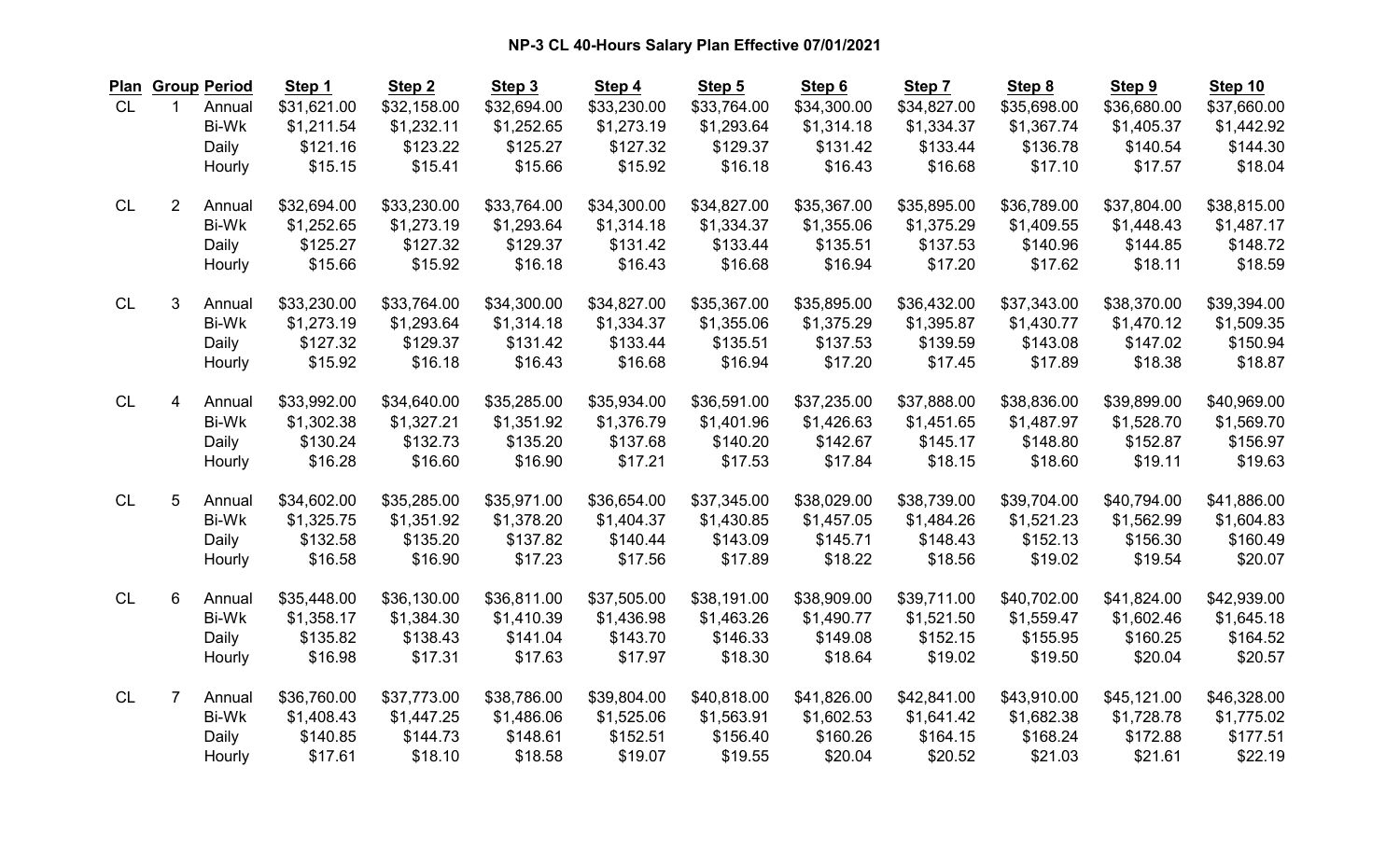| Plan      |    | <b>Group Period</b> | Step 1      | Step <sub>2</sub> | Step 3      | Step 4      | Step 5      | Step 6      | Step 7      | Step 8      | Step 9      | Step 10     |
|-----------|----|---------------------|-------------|-------------------|-------------|-------------|-------------|-------------|-------------|-------------|-------------|-------------|
| <b>CL</b> | 8  | Annual              | \$38,191.00 | \$39,085.00       | \$40,090.00 | \$41,119.00 | \$42,142.00 | \$43,175.00 | \$44,203.00 | \$45,308.00 | \$46,553.00 | \$47,797.00 |
|           |    | <b>Bi-Wk</b>        | \$1,463.26  | \$1,497.51        | \$1,536.02  | \$1,575.45  | \$1,614.64  | \$1,654.22  | \$1,693.61  | \$1,735.94  | \$1,783.64  | \$1,831.31  |
|           |    | Daily               | \$146.33    | \$149.76          | \$153.61    | \$157.55    | \$161.47    | \$165.43    | \$169.37    | \$173.60    | \$178.37    | \$183.14    |
|           |    | Hourly              | \$18.30     | \$18.72           | \$19.21     | \$19.70     | \$20.19     | \$20.68     | \$21.18     | \$21.70     | \$22.30     | \$22.90     |
| <b>CL</b> | 9  | Annual              | \$39,123.00 | \$40,172.00       | \$41,244.00 | \$42,321.00 | \$43,398.00 | \$44,459.00 | \$45,546.00 | \$46,682.00 | \$47,965.00 | \$49,249.00 |
|           |    | Bi-Wk               | \$1,498.97  | \$1,539.16        | \$1,580.23  | \$1,621.50  | \$1,662.76  | \$1,703.41  | \$1,745.06  | \$1,788.59  | \$1,837.74  | \$1,886.94  |
|           |    | Daily               | \$149.90    | \$153.92          | \$158.03    | \$162.15    | \$166.28    | \$170.35    | \$174.51    | \$178.86    | \$183.78    | \$188.70    |
|           |    | Hourly              | \$18.74     | \$19.24           | \$19.76     | \$20.27     | \$20.79     | \$21.30     | \$21.82     | \$22.36     | \$22.98     | \$23.59     |
| <b>CL</b> | 10 | Annual              | \$40,267.00 | \$41,386.00       | \$42,504.00 | \$43,630.00 | \$44,751.00 | \$45,894.00 | \$47,072.00 | \$48,247.00 | \$49,572.00 | \$50,900.00 |
|           |    | <b>Bi-Wk</b>        | \$1,542.80  | \$1,585.68        | \$1,628.51  | \$1,671.65  | \$1,714.60  | \$1,758.40  | \$1,803.53  | \$1,848.55  | \$1,899.32  | \$1,950.20  |
|           |    | Daily               | \$154.28    | \$158.57          | \$162.86    | \$167.17    | \$171.46    | \$175.84    | \$180.36    | \$184.86    | \$189.94    | \$195.02    |
|           |    | Hourly              | \$19.29     | \$19.83           | \$20.36     | \$20.90     | \$21.44     | \$21.98     | \$22.55     | \$23.11     | \$23.75     | \$24.38     |
| <b>CL</b> | 11 | Annual              | \$41,435.00 | \$42,611.00       | \$43,779.00 | \$44,950.00 | \$46,150.00 | \$47,376.00 | \$48,606.00 | \$49,824.00 | \$51,198.00 | \$52,567.00 |
|           |    | <b>Bi-Wk</b>        | \$1,587.55  | \$1,632.61        | \$1,677.36  | \$1,722.23  | \$1,768.20  | \$1,815.18  | \$1,862.30  | \$1,908.97  | \$1,961.61  | \$2,014.07  |
|           |    | Daily               | \$158.76    | \$163.27          | \$167.74    | \$172.23    | \$176.82    | \$181.52    | \$186.23    | \$190.90    | \$196.17    | \$201.41    |
|           |    | Hourly              | \$19.85     | \$20.41           | \$20.97     | \$21.53     | \$22.11     | \$22.69     | \$23.28     | \$23.87     | \$24.53     | \$25.18     |
| <b>CL</b> | 12 | Annual              | \$42,681.00 | \$43,898.00       | \$45,110.00 | \$46,380.00 | \$47,648.00 | \$48,929.00 | \$50,261.00 | \$51,515.00 | \$52,930.00 | \$54,349.00 |
|           |    | Bi-Wk               | \$1,635.29  | \$1,681.92        | \$1,728.36  | \$1,777.02  | \$1,825.60  | \$1,874.68  | \$1,925.71  | \$1,973.76  | \$2,027.97  | \$2,082.34  |
|           |    | Daily               | \$163.53    | \$168.20          | \$172.84    | \$177.71    | \$182.56    | \$187.47    | \$192.58    | \$197.38    | \$202.80    | \$208.24    |
|           |    | Hourly              | \$20.45     | \$21.03           | \$21.61     | \$22.22     | \$22.82     | \$23.44     | \$24.08     | \$24.68     | \$25.35     | \$26.03     |
| <b>CL</b> | 13 | Annual              | \$44,911.00 | \$46,450.00       | \$48,007.00 | \$49,581.00 | \$51,217.00 | \$52,852.00 | \$54,489.00 | \$55,855.00 | \$57,390.00 | \$58,924.00 |
|           |    | <b>Bi-Wk</b>        | \$1,720.73  | \$1,779.70        | \$1,839.35  | \$1,899.66  | \$1,962.34  | \$2,024.99  | \$2,087.71  | \$2,140.04  | \$2,198.86  | \$2,257.63  |
|           |    | Daily               | \$172.08    | \$177.97          | \$183.94    | \$189.97    | \$196.24    | \$202.50    | \$208.78    | \$214.01    | \$219.89    | \$225.77    |
|           |    | Hourly              | \$21.51     | \$22.25           | \$23.00     | \$23.75     | \$24.53     | \$25.32     | \$26.10     | \$26.76     | \$27.49     | \$28.23     |
| <b>CL</b> | 14 | Annual              | \$46,869.00 | \$48,485.00       | \$50,127.00 | \$51,817.00 | \$53,495.00 | \$55,182.00 | \$56,873.00 | \$58,297.00 | \$59,899.00 | \$61,499.00 |
|           |    | <b>Bi-Wk</b>        | \$1,795.75  | \$1,857.67        | \$1,920.58  | \$1,985.33  | \$2,049.62  | \$2,114.26  | \$2,179.05  | \$2,233.61  | \$2,294.99  | \$2,356.29  |
|           |    | Daily               | \$179.58    | \$185.77          | \$192.06    | \$198.54    | \$204.97    | \$211.43    | \$217.91    | \$223.37    | \$229.50    | \$235.63    |
|           |    | Hourly              | \$22.45     | \$23.23           | \$24.01     | \$24.82     | \$25.63     | \$26.43     | \$27.24     | \$27.93     | \$28.69     | \$29.46     |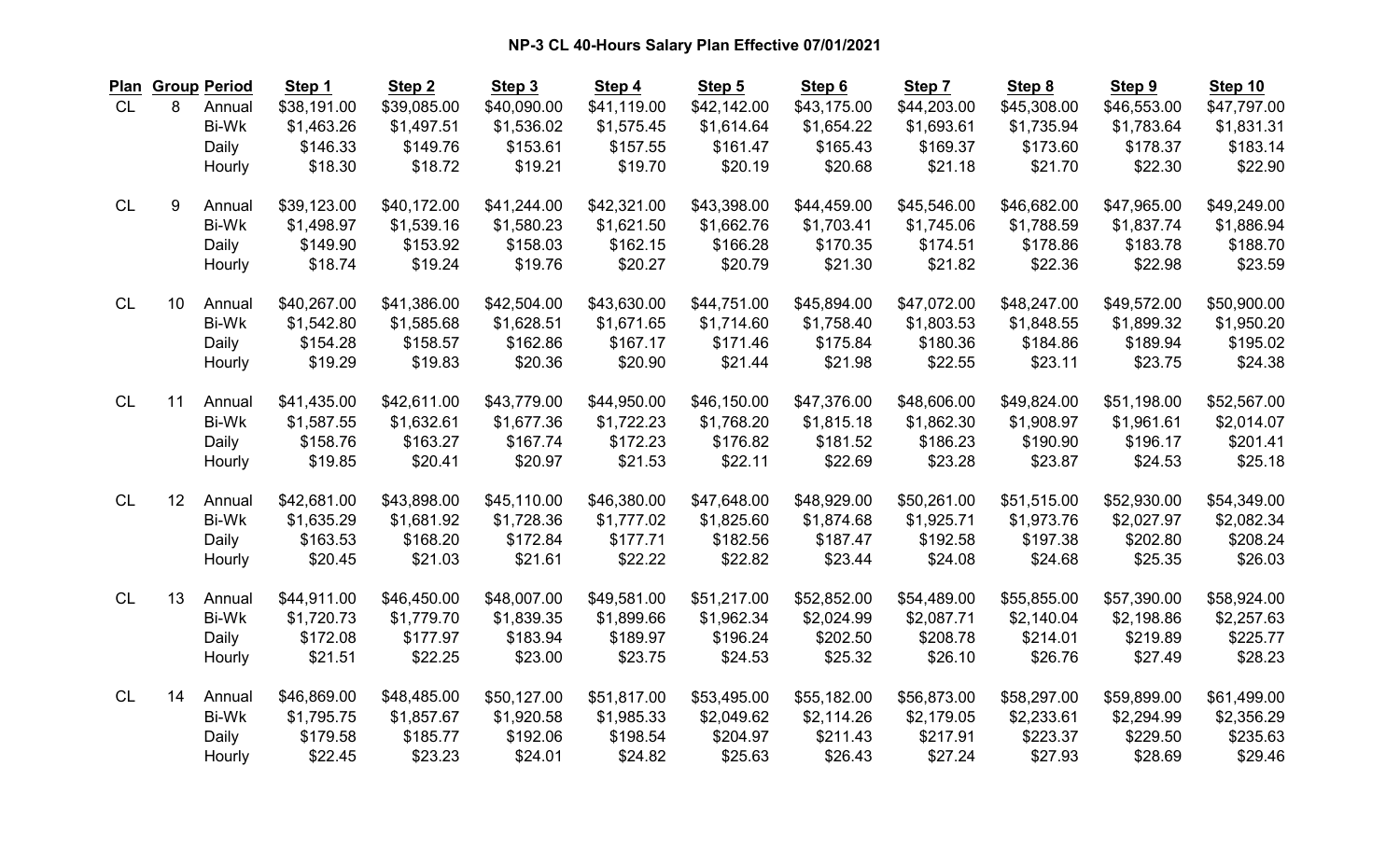| Plan      |    | <b>Group Period</b> | Step 1      | Step <sub>2</sub> | Step 3      | Step 4      | Step 5      | Step 6      | Step 7      | Step 8      | Step 9      | Step 10     |
|-----------|----|---------------------|-------------|-------------------|-------------|-------------|-------------|-------------|-------------|-------------|-------------|-------------|
| CL        | 15 | Annual              | \$48,974.00 | \$50,693.00       | \$52,431.00 | \$54,169.00 | \$55,910.00 | \$57,648.00 | \$59,392.00 | \$60,876.00 | \$62,551.00 | \$64,223.00 |
|           |    | <b>Bi-Wk</b>        | \$1,876.40  | \$1,942.27        | \$2,008.86  | \$2,075.45  | \$2,142.15  | \$2,208.74  | \$2,275.56  | \$2,332.42  | \$2,396.60  | \$2,460.66  |
|           |    | Daily               | \$187.64    | \$194.23          | \$200.89    | \$207.55    | \$214.22    | \$220.88    | \$227.56    | \$233.25    | \$239.66    | \$246.07    |
|           |    | Hourly              | \$23.46     | \$24.28           | \$25.12     | \$25.95     | \$26.78     | \$27.61     | \$28.45     | \$29.16     | \$29.96     | \$30.76     |
| <b>CL</b> | 16 | Annual              | \$51,302.00 | \$53,097.00       | \$54,891.00 | \$56,667.00 | \$58,461.00 | \$60,249.00 | \$62,039.00 | \$63,587.00 | \$65,338.00 | \$67,086.00 |
|           |    | <b>Bi-Wk</b>        | \$1,965.60  | \$2,034.37        | \$2,103.11  | \$2,171.15  | \$2,239.89  | \$2,308.40  | \$2,376.98  | \$2,436.29  | \$2,503.38  | \$2,570.35  |
|           |    | Daily               | \$196.56    | \$203.44          | \$210.32    | \$217.12    | \$223.99    | \$230.84    | \$237.70    | \$243.63    | \$250.34    | \$257.04    |
|           |    | Hourly              | \$24.57     | \$25.43           | \$26.29     | \$27.14     | \$28.00     | \$28.86     | \$29.72     | \$30.46     | \$31.30     | \$32.13     |
| <b>CL</b> | 17 | Annual              | \$53,810.00 | \$55,648.00       | \$57,482.00 | \$59,337.00 | \$61,166.00 | \$63,002.00 | \$64,852.00 | \$66,471.00 | \$68,300.00 | \$70,125.00 |
|           |    | <b>Bi-Wk</b>        | \$2,061.69  | \$2,132.11        | \$2,202.38  | \$2,273.45  | \$2,343.53  | \$2,413.87  | \$2,484.76  | \$2,546.79  | \$2,616.86  | \$2,686.79  |
|           |    | Daily               | \$206.17    | \$213.22          | \$220.24    | \$227.35    | \$234.36    | \$241.39    | \$248.48    | \$254.68    | \$261.69    | \$268.68    |
|           |    | Hourly              | \$25.78     | \$26.66           | \$27.53     | \$28.42     | \$29.30     | \$30.18     | \$31.06     | \$31.84     | \$32.72     | \$33.59     |
| <b>CL</b> | 18 | Annual              | \$56,484.00 | \$58,363.00       | \$60,249.00 | \$62,140.00 | \$64,021.00 | \$65,912.00 | \$67,790.00 | \$69,488.00 | \$71,398.00 | \$73,308.00 |
|           |    | <b>Bi-Wk</b>        | \$2,164.14  | \$2,236.14        | \$2,308.40  | \$2,380.85  | \$2,452.92  | \$2,525.37  | \$2,597.32  | \$2,662.38  | \$2,735.56  | \$2,808.74  |
|           |    | Daily               | \$216.42    | \$223.62          | \$230.84    | \$238.09    | \$245.30    | \$252.54    | \$259.74    | \$266.24    | \$273.56    | \$280.88    |
|           |    | Hourly              | \$27.06     | \$27.96           | \$28.86     | \$29.77     | \$30.67     | \$31.57     | \$32.47     | \$33.28     | \$34.20     | \$35.11     |
| <b>CL</b> | 19 | Annual              | \$59,222.00 | \$61,166.00       | \$63,107.00 | \$65,054.00 | \$66,998.00 | \$68,929.00 | \$70,876.00 | \$72,642.00 | \$74,642.00 | \$76,637.00 |
|           |    | <b>Bi-Wk</b>        | \$2,269.05  | \$2,343.53        | \$2,417.90  | \$2,492.50  | \$2,566.98  | \$2,640.96  | \$2,715.56  | \$2,783.22  | \$2,859.85  | \$2,936.29  |
|           |    | Daily               | \$226.91    | \$234.36          | \$241.79    | \$249.25    | \$256.70    | \$264.10    | \$271.56    | \$278.33    | \$285.99    | \$293.63    |
|           |    | Hourly              | \$28.37     | \$29.30           | \$30.23     | \$31.16     | \$32.09     | \$33.02     | \$33.95     | \$34.80     | \$35.75     | \$36.71     |
| <b>CL</b> | 20 | Annual              | \$62,191.00 | \$64,181.00       | \$66,177.00 | \$68,161.00 | \$70,143.00 | \$72,138.00 | \$74,124.00 | \$75,977.00 | \$78,066.00 | \$80,155.00 |
|           |    | <b>Bi-Wk</b>        | \$2,382.80  | \$2,459.05        | \$2,535.52  | \$2,611.54  | \$2,687.48  | \$2,763.91  | \$2,840.00  | \$2,911.00  | \$2,991.04  | \$3,071.08  |
|           |    | Daily               | \$238.28    | \$245.91          | \$253.56    | \$261.16    | \$268.75    | \$276.40    | \$284.00    | \$291.10    | \$299.11    | \$307.11    |
|           |    | Hourly              | \$29.79     | \$30.74           | \$31.70     | \$32.65     | \$33.60     | \$34.55     | \$35.50     | \$36.39     | \$37.39     | \$38.39     |
| <b>CL</b> | 21 | Annual              | \$65,224.00 | \$67,269.00       | \$69,308.00 | \$71,357.00 | \$73,397.00 | \$75,446.00 | \$77,481.00 | \$79,422.00 | \$81,604.00 | \$83,786.00 |
|           |    | <b>Bi-Wk</b>        | \$2,499.01  | \$2,577.36        | \$2,655.48  | \$2,733.99  | \$2,812.15  | \$2,890.66  | \$2,968.63  | \$3,042.99  | \$3,126.60  | \$3,210.20  |
|           |    | Daily               | \$249.91    | \$257.74          | \$265.55    | \$273.40    | \$281.22    | \$289.07    | \$296.87    | \$304.30    | \$312.66    | \$321.02    |
|           |    | Hourly              | \$31.24     | \$32.22           | \$33.20     | \$34.18     | \$35.16     | \$36.14     | \$37.11     | \$38.04     | \$39.09     | \$40.13     |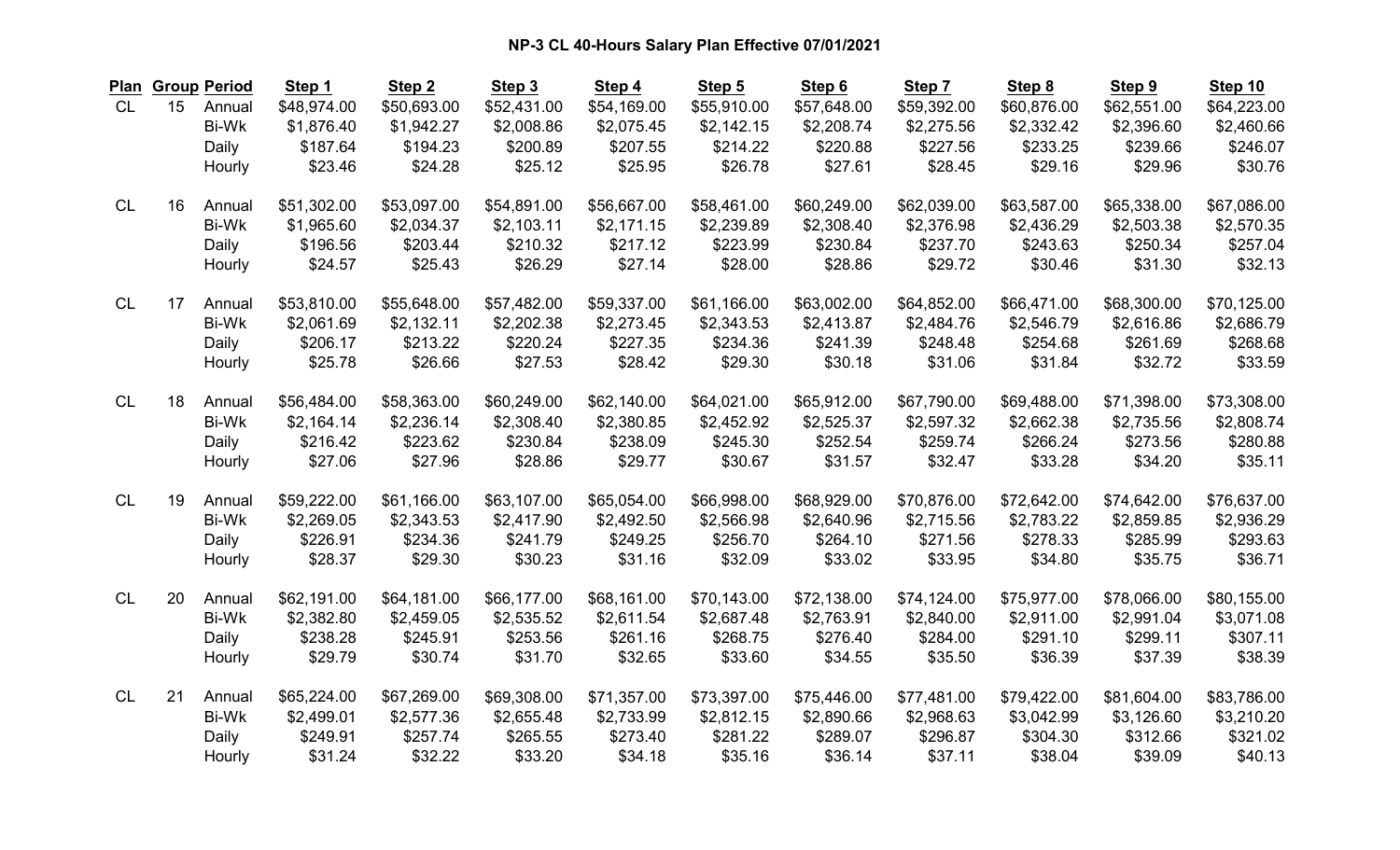| <b>Plan</b> |    | <b>Group Period</b> | Step 1      | Step <sub>2</sub> | Step <sub>3</sub> | Step 4      | Step 5       | Step 6       | Step 7       | Step 8       | Step 9       | Step 10      |
|-------------|----|---------------------|-------------|-------------------|-------------------|-------------|--------------|--------------|--------------|--------------|--------------|--------------|
| $CL$ $*$    | 22 | Annual              | \$66,998.00 | \$69,413.00       | \$71,840.00       | \$74,264.00 | \$76,684.00  | \$79,107.00  | \$81,539.00  | \$83,578.00  | \$85,875.00  | \$88,173.00  |
|             |    | <b>Bi-Wk</b>        | \$2,566.98  | \$2,659.51        | \$2,752.50        | \$2,845.37  | \$2,938.09   | \$3,030.92   | \$3,124.10   | \$3,202.23   | \$3,290.23   | \$3,378.28   |
|             |    | Daily               | \$256.70    | \$265.96          | \$275.25          | \$284.54    | \$293.81     | \$303.10     | \$312.41     | \$320.23     | \$329.03     | \$337.83     |
|             |    | Hourly              | \$32.09     | \$33.25           | \$34.41           | \$35.57     | \$36.73      | \$37.89      | \$39.06      | \$40.03      | \$41.13      | \$42.23      |
| <b>CL</b>   | 23 | Annual              | \$70,128.00 | \$72,649.00       | \$75,171.00       | \$77,697.00 | \$80,227.00  | \$82,755.00  | \$85,282.00  | \$87,414.00  | \$89,813.00  | \$92,218.00  |
|             |    | <b>Bi-Wk</b>        | \$2,686.90  | \$2,783.49        | \$2,880.12        | \$2,976.90  | \$3,073.84   | \$3,170.69   | \$3,267.51   | \$3,349.20   | \$3,441.12   | \$3,533.26   |
|             |    | Daily               | \$268.69    | \$278.35          | \$288.02          | \$297.69    | \$307.39     | \$317.07     | \$326.76     | \$334.92     | \$344.12     | \$353.33     |
|             |    | Hourly              | \$33.59     | \$34.80           | \$36.01           | \$37.22     | \$38.43      | \$39.64      | \$40.85      | \$41.87      | \$43.02      | \$44.17      |
| <b>CL</b>   | 24 | Annual              | \$73,462.00 | \$76,090.00       | \$78,730.00       | \$81,357.00 | \$83,986.00  | \$86,619.00  | \$89,255.00  | \$91,486.00  | \$94,003.00  | \$96,517.00  |
|             |    | <b>Bi-Wk</b>        | \$2,814.64  | \$2,915.33        | \$3,016.48        | \$3,117.13  | \$3,217.86   | \$3,318.74   | \$3,419.74   | \$3,505.22   | \$3,601.65   | \$3,697.97   |
|             |    | Daily               | \$281.47    | \$291.54          | \$301.65          | \$311.72    | \$321.79     | \$331.88     | \$341.98     | \$350.53     | \$360.17     | \$369.80     |
|             |    | Hourly              | \$35.19     | \$36.45           | \$37.71           | \$38.97     | \$40.23      | \$41.49      | \$42.75      | \$43.82      | \$45.03      | \$46.23      |
| <b>CL</b>   | 25 | Annual              | \$77,008.00 | \$79,731.00       | \$82,465.00       | \$85,192.00 | \$87,924.00  | \$90,653.00  | \$93,383.00  | \$95,717.00  | \$98,350.00  | \$100,979.00 |
|             |    | <b>Bi-Wk</b>        | \$2,950.50  | \$3,054.83        | \$3,159.58        | \$3,264.07  | \$3,368.74   | \$3,473.30   | \$3,577.90   | \$3,667.32   | \$3,768.20   | \$3,868.93   |
|             |    | Daily               | \$295.05    | \$305.49          | \$315.96          | \$326.41    | \$336.88     | \$347.33     | \$357.79     | \$366.74     | \$376.82     | \$386.90     |
|             |    | Hourly              | \$36.89     | \$38.19           | \$39.50           | \$40.81     | \$42.11      | \$43.42      | \$44.73      | \$45.85      | \$47.11      | \$48.37      |
| <b>CL</b>   | 26 | Annual              | \$80,764.00 | \$83,587.00       | \$86,425.00       | \$89,255.00 | \$92,083.00  | \$94,918.00  | \$97,744.00  | \$100,192.00 | \$102,951.00 | \$105,703.00 |
|             |    | <b>Bi-Wk</b>        | \$3,094.41  | \$3,202.57        | \$3,311.31        | \$3,419.74  | \$3,528.09   | \$3,636.71   | \$3,744.99   | \$3,838.78   | \$3,944.49   | \$4,049.93   |
|             |    | Daily               | \$309.45    | \$320.26          | \$331.14          | \$341.98    | \$352.81     | \$363.68     | \$374.50     | \$383.88     | \$394.45     | \$405.00     |
|             |    | Hourly              | \$38.69     | \$40.04           | \$41.40           | \$42.75     | \$44.11      | \$45.46      | \$46.82      | \$47.99      | \$49.31      | \$50.63      |
| <b>CL</b>   | 27 | Annual              | \$84,729.00 | \$87,658.00       | \$90,595.00       | \$93,515.00 | \$96,452.00  | \$99,375.00  | \$102,303.00 | \$104,863.00 | \$107,748.00 | \$110,629.00 |
|             |    | <b>Bi-Wk</b>        | \$3,246.33  | \$3,358.55        | \$3,471.08        | \$3,582.96  | \$3,695.48   | \$3,807.48   | \$3,919.66   | \$4,017.74   | \$4,128.28   | \$4,238.66   |
|             |    | Daily               | \$324.64    | \$335.86          | \$347.11          | \$358.30    | \$369.55     | \$380.75     | \$391.97     | \$401.78     | \$412.83     | \$423.87     |
|             |    | Hourly              | \$40.58     | \$41.99           | \$43.39           | \$44.79     | \$46.20      | \$47.60      | \$49.00      | \$50.23      | \$51.61      | \$52.99      |
| $CL***$     | 28 | Annual              | \$88,964.00 | \$92,000.00       | \$95,027.00       | \$98,070.00 | \$101,094.00 | \$104,115.00 | \$107,151.00 | \$109,830.00 | \$112,849.00 | \$115,872.00 |
|             |    | <b>Bi-Wk</b>        | \$3,408.59  | \$3,524.91        | \$3,640.89        | \$3,757.48  | \$3,873.34   | \$3,989.09   | \$4,105.41   | \$4,208.05   | \$4,323.72   | \$4,439.55   |
|             |    | Daily               | \$340.86    | \$352.50          | \$364.09          | \$375.75    | \$387.34     | \$398.91     | \$410.55     | \$420.81     | \$432.38     | \$443.96     |
|             |    | Hourly              | \$42.61     | \$44.07           | \$45.52           | \$46.97     | \$48.42      | \$49.87      | \$51.32      | \$52.61      | \$54.05      | \$55.50      |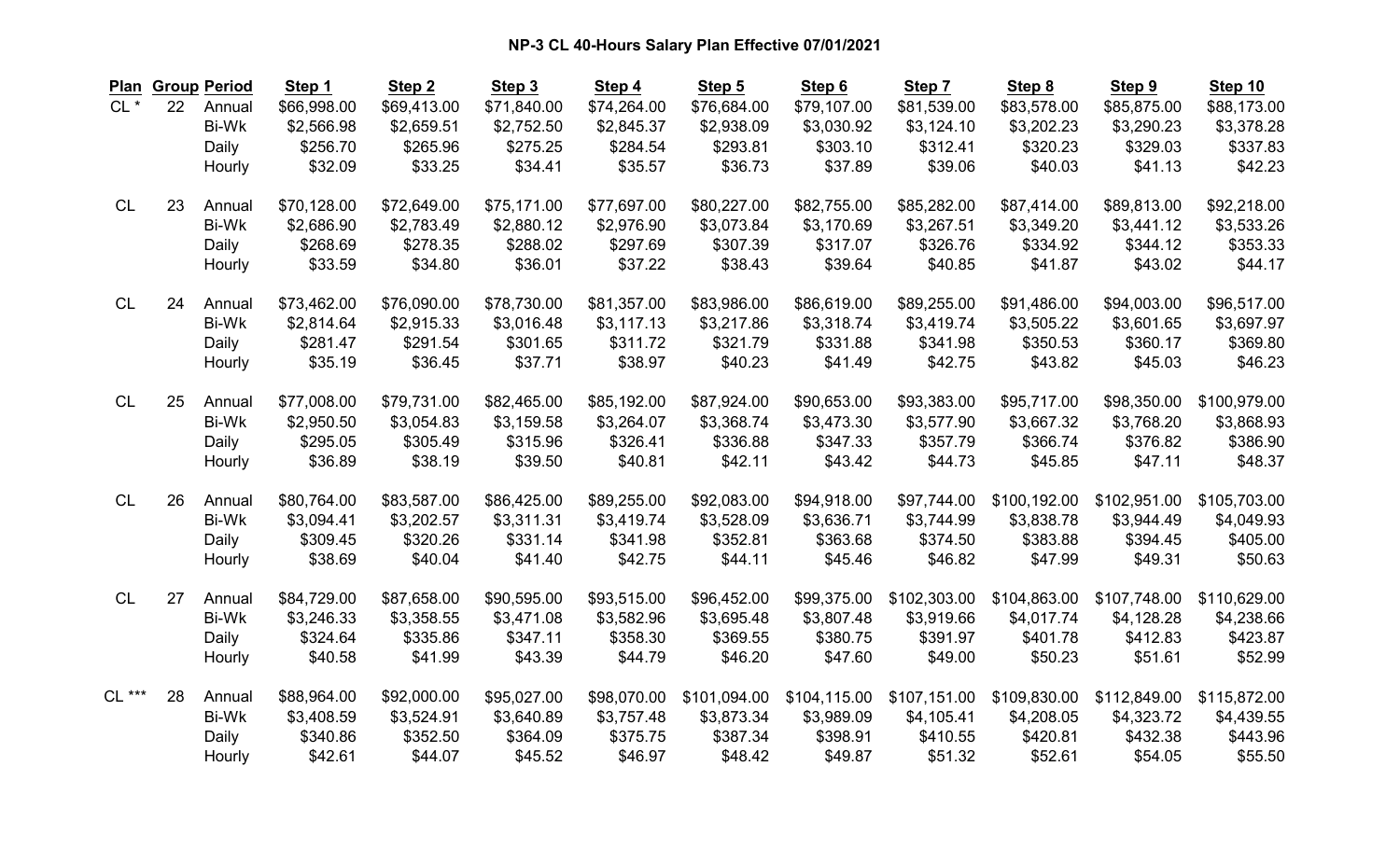| <b>Plan</b> |    | <b>Group Period</b> | Step 1       | Step <sub>2</sub> | Step 3       | Step 4       | Step 5       | Step 6       | Step 7       | Step 8       | Step 9       | Step 10      |
|-------------|----|---------------------|--------------|-------------------|--------------|--------------|--------------|--------------|--------------|--------------|--------------|--------------|
| <b>CL</b>   | 29 | Annual              | \$89,816.00  | \$93,156.00       | \$96,496.00  | \$99,834.00  | \$103,176.00 | \$106,523.00 | \$109,858.00 | \$112,604.00 | \$115,702.00 | \$118,798.00 |
|             |    | <b>Bi-Wk</b>        | \$3,441.23   | \$3,569.20        | \$3,697.17   | \$3,825.06   | \$3,953.11   | \$4,081.35   | \$4,209.12   | \$4,314.33   | \$4,433.03   | \$4,551.65   |
|             |    | Daily               | \$344.13     | \$356.92          | \$369.72     | \$382.51     | \$395.32     | \$408.14     | \$420.92     | \$431.44     | \$443.31     | \$455.17     |
|             |    | Hourly              | \$43.02      | \$44.62           | \$46.22      | \$47.82      | \$49.42      | \$51.02      | \$52.62      | \$53.93      | \$55.42      | \$56.90      |
| <b>CL</b>   | 30 | Annual              | \$93,383.00  | \$96,825.00       | \$100,261.00 | \$103,695.00 | \$107,132.00 | \$110,569.00 | \$114,012.00 | \$116,859.00 | \$120,075.00 | \$123,293.00 |
|             |    | <b>Bi-Wk</b>        | \$3,577.90   | \$3,709.78        | \$3,841.42   | \$3,972.99   | \$4,104.68   | \$4,236.37   | \$4,368.28   | \$4,477.36   | \$4,600.58   | \$4,723.87   |
|             |    | Daily               | \$357.79     | \$370.98          | \$384.15     | \$397.30     | \$410.47     | \$423.64     | \$436.83     | \$447.74     | \$460.06     | \$472.39     |
|             |    | Hourly              | \$44.73      | \$46.38           | \$48.02      | \$49.67      | \$51.31      | \$52.96      | \$54.61      | \$55.97      | \$57.51      | \$59.05      |
| <b>CL</b>   | 31 | Annual              | \$97,099.00  | \$100,635.00      | \$104,175.00 | \$107,720.00 | \$111,255.00 | \$114,787.00 | \$118,339.00 | \$121,294.00 | \$124,629.00 | \$127,965.00 |
|             |    | <b>Bi-Wk</b>        | \$3,720.27   | \$3,855.75        | \$3,991.38   | \$4,127.21   | \$4,262.65   | \$4,397.97   | \$4,534.07   | \$4,647.28   | \$4,775.06   | \$4,902.88   |
|             |    | Daily               | \$372.03     | \$385.58          | \$399.14     | \$412.73     | \$426.27     | \$439.80     | \$453.41     | \$464.73     | \$477.51     | \$490.29     |
|             |    | Hourly              | \$46.51      | \$48.20           | \$49.90      | \$51.60      | \$53.29      | \$54.98      | \$56.68      | \$58.10      | \$59.69      | \$61.29      |
| <b>CL</b>   | 32 | Annual              | \$100,964.00 | \$104,601.00      | \$108,232.00 | \$111,867.00 | \$115,507.00 | \$119,144.00 | \$122,782.00 | \$125,859.00 | \$129,318.00 | \$132,778.00 |
|             |    | <b>Bi-Wk</b>        | \$3,868.36   | \$4,007.71        | \$4,146.82   | \$4,286.10   | \$4,425.56   | \$4,564.91   | \$4,704.30   | \$4,822.19   | \$4,954.72   | \$5,087.28   |
|             |    | Daily               | \$386.84     | \$400.78          | \$414.69     | \$428.61     | \$442.56     | \$456.50     | \$470.43     | \$482.22     | \$495.48     | \$508.73     |
|             |    | Hourly              | \$48.36      | \$50.10           | \$51.84      | \$53.58      | \$55.32      | \$57.07      | \$58.81      | \$60.28      | \$61.94      | \$63.60      |
| <b>CL</b>   | 33 | Annual              | \$104,992.00 | \$108,734.00      | \$112,465.00 | \$116,203.00 | \$119,942.00 | \$123,673.00 | \$127,418.00 | \$130,606.00 | \$134,196.00 | \$137,788.00 |
|             |    | <b>Bi-Wk</b>        | \$4,022.69   | \$4,166.06        | \$4,309.01   | \$4,452.23   | \$4,595.48   | \$4,738.43   | \$4,881.92   | \$5,004.07   | \$5,141.61   | \$5,279.24   |
|             |    | Daily               | \$402.27     | \$416.61          | \$430.91     | \$445.23     | \$459.55     | \$473.85     | \$488.20     | \$500.41     | \$514.17     | \$527.93     |
|             |    | Hourly              | \$50.29      | \$52.08           | \$53.87      | \$55.66      | \$57.45      | \$59.24      | \$61.03      | \$62.56      | \$64.28      | \$66.00      |
| <b>CL</b>   | 34 | Annual              | \$109,283.00 | \$113,122.00      | \$116,956.00 | \$120,799.00 | \$124,643.00 | \$128,482.00 | \$132,322.00 | \$135,632.00 | \$139,359.00 | \$143,090.00 |
|             |    | <b>Bi-Wk</b>        | \$4,187.09   | \$4,334.18        | \$4,481.08   | \$4,628.32   | \$4,775.60   | \$4,922.69   | \$5,069.81   | \$5,196.63   | \$5,339.43   | \$5,482.38   |
|             |    | Daily               | \$418.71     | \$433.42          | \$448.11     | \$462.84     | \$477.56     | \$492.27     | \$506.99     | \$519.67     | \$533.95     | \$548.24     |
|             |    | Hourly              | \$52.34      | \$54.18           | \$56.02      | \$57.86      | \$59.70      | \$61.54      | \$63.38      | \$64.96      | \$66.75      | \$68.53      |
| <b>CL</b>   | 35 | Annual              | \$113,737.00 | \$117,670.00      | \$121,621.00 | \$125,557.00 | \$129,484.00 | \$133,430.00 | \$137,364.00 | \$140,796.00 | \$144,669.00 | \$148,539.00 |
|             |    | <b>Bi-Wk</b>        | \$4,357.74   | \$4,508.43        | \$4,659.81   | \$4,810.62   | \$4,961.08   | \$5,112.27   | \$5,262.99   | \$5,394.49   | \$5,542.88   | \$5,691.15   |
|             |    | Daily               | \$435.78     | \$450.85          | \$465.99     | \$481.07     | \$496.11     | \$511.23     | \$526.30     | \$539.45     | \$554.29     | \$569.12     |
|             |    | Hourly              | \$54.48      | \$56.36           | \$58.25      | \$60.14      | \$62.02      | \$63.91      | \$65.79      | \$67.44      | \$69.29      | \$71.14      |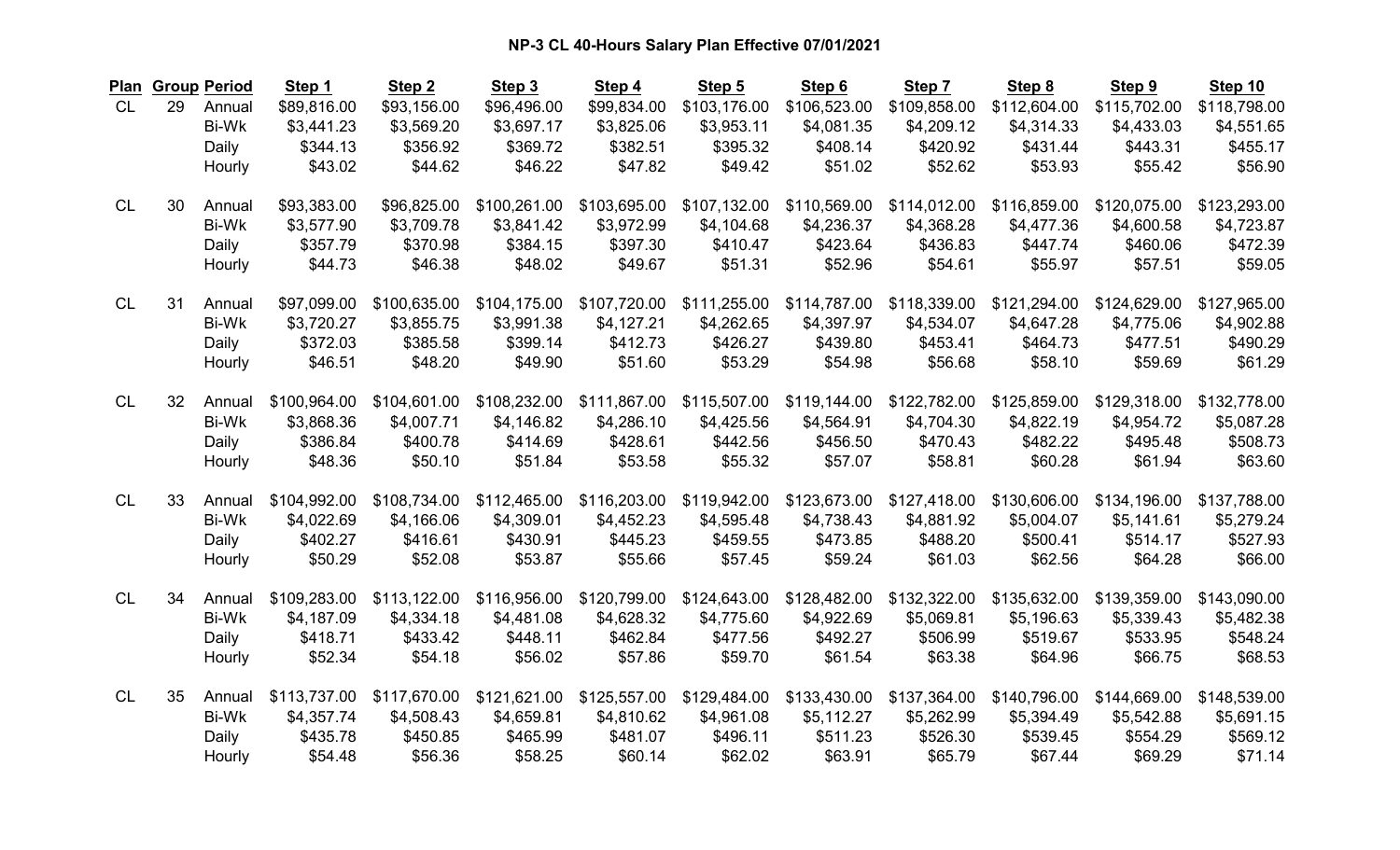| Plan      |    | <b>Group Period</b> | Step 1       | Step <sub>2</sub> | Step 3       | Step 4       | Step 5       | Step 6       | Step 7       | Step 8       | Step 9       | Step 10      |
|-----------|----|---------------------|--------------|-------------------|--------------|--------------|--------------|--------------|--------------|--------------|--------------|--------------|
| <b>CL</b> | 36 | Annual              | \$118,434.00 | \$122,473.00      | \$126,515.00 | \$130,549.00 | \$134,591.00 | \$138,635.00 | \$142,667.00 | \$146,239.00 | \$150,257.00 | \$154,279.00 |
|           |    | <b>Bi-Wk</b>        | \$4,537.71   | \$4,692.46        | \$4,847.32   | \$5,001.88   | \$5,156.75   | \$5,311.69   | \$5,466.17   | \$5,603.03   | \$5,756.98   | \$5,911.08   |
|           |    | Daily               | \$453.78     | \$469.25          | \$484.74     | \$500.19     | \$515.68     | \$531.17     | \$546.62     | \$560.31     | \$575.70     | \$591.11     |
|           |    | Hourly              | \$56.73      | \$58.66           | \$60.60      | \$62.53      | \$64.46      | \$66.40      | \$68.33      | \$70.04      | \$71.97      | \$73.89      |
| <b>CL</b> | 37 | Annual              | \$123,316.00 | \$127,473.00      | \$131,622.00 | \$135,770.00 | \$139,925.00 | \$144,069.00 | \$148,212.00 | \$151,918.00 | \$156,095.00 | \$160,272.00 |
|           |    | <b>Bi-Wk</b>        | \$4,724.76   | \$4,884.03        | \$5,042.99   | \$5,201.92   | \$5,361.12   | \$5,519.89   | \$5,678.63   | \$5,820.62   | \$5,980.66   | \$6,140.69   |
|           |    | Daily               | \$472.48     | \$488.41          | \$504.30     | \$520.20     | \$536.12     | \$551.99     | \$567.87     | \$582.07     | \$598.07     | \$614.07     |
|           |    | Hourly              | \$59.06      | \$61.06           | \$63.04      | \$65.03      | \$67.02      | \$69.00      | \$70.99      | \$72.76      | \$74.76      | \$76.76      |
| <b>CL</b> | 38 | Annual              | \$128,380.00 | \$132,618.00      | \$136,873.00 | \$141,116.00 | \$145,358.00 | \$149,617.00 | \$153,855.00 | \$157,704.00 | \$162,040.00 | \$166,374.00 |
|           |    | <b>Bi-Wk</b>        | \$4,918.78   | \$5,081.15        | \$5,244.18   | \$5,406.75   | \$5,569.28   | \$5,732.46   | \$5,894.83   | \$6,042.30   | \$6,208.43   | \$6,374.49   |
|           |    | Daily               | \$491.88     | \$508.12          | \$524.42     | \$540.68     | \$556.93     | \$573.25     | \$589.49     | \$604.23     | \$620.85     | \$637.45     |
|           |    | Hourly              | \$61.49      | \$63.52           | \$65.56      | \$67.59      | \$69.62      | \$71.66      | \$73.69      | \$75.53      | \$77.61      | \$79.69      |
| <b>CL</b> | 39 | Annual              | \$133,682.00 | \$138,027.00      | \$142,377.00 | \$146,727.00 | \$151,077.00 | \$155,425.00 | \$159,771.00 | \$163,769.00 | \$168,272.00 | \$172,776.00 |
|           |    | <b>Bi-Wk</b>        | \$5,121.92   | \$5,288.40        | \$5,455.06   | \$5,621.73   | \$5,788.40   | \$5,954.99   | \$6,121.50   | \$6,274.68   | \$6,447.21   | \$6,619.78   |
|           |    | Daily               | \$512.20     | \$528.84          | \$545.51     | \$562.18     | \$578.84     | \$595.50     | \$612.15     | \$627.47     | \$644.73     | \$661.98     |
|           |    | Hourly              | \$64.03      | \$66.11           | \$68.19      | \$70.28      | \$72.36      | \$74.44      | \$76.52      | \$78.44      | \$80.60      | \$82.75      |
| <b>CL</b> | 40 | Annual              | \$139,212.00 | \$143,656.00      | \$148,101.00 | \$152,545.00 | \$156,982.00 | \$161,431.00 | \$165,867.00 | \$170,016.00 | \$174,690.00 | \$179,368.00 |
|           |    | Bi-Wk               | \$5,333.80   | \$5,504.07        | \$5,674.37   | \$5,844.64   | \$6,014.64   | \$6,185.10   | \$6,355.06   | \$6,514.03   | \$6,693.11   | \$6,872.34   |
|           |    | Daily               | \$533.38     | \$550.41          | \$567.44     | \$584.47     | \$601.47     | \$618.51     | \$635.51     | \$651.41     | \$669.32     | \$687.24     |
|           |    | Hourly              | \$66.68      | \$68.81           | \$70.93      | \$73.06      | \$75.19      | \$77.32      | \$79.44      | \$81.43      | \$83.67      | \$85.91      |
| <b>CL</b> | 41 | Annual              | \$145,008.00 | \$149,562.00      | \$154,109.00 | \$158,655.00 | \$163,205.00 | \$167,750.00 | \$172,300.00 | \$176,607.00 | \$181,464.00 | \$186,320.00 |
|           |    | <b>Bi-Wk</b>        | \$5,555.87   | \$5,730.35        | \$5,904.56   | \$6,078.74   | \$6,253.07   | \$6,427.21   | \$6,601.54   | \$6,766.56   | \$6,952.65   | \$7,138.70   |
|           |    | Daily               | \$555.59     | \$573.04          | \$590.46     | \$607.88     | \$625.31     | \$642.73     | \$660.16     | \$676.66     | \$695.27     | \$713.87     |
|           |    | Hourly              | \$69.45      | \$71.63           | \$73.81      | \$75.99      | \$78.17      | \$80.35      | \$82.52      | \$84.59      | \$86.91      | \$89.24      |
| <b>CL</b> | 42 | Annual              | \$151,023.00 | \$155,672.00      | \$160,321.00 | \$164,968.00 | \$169,626.00 | \$174,269.00 | \$178,915.00 | \$183,390.00 | \$188,433.00 | \$193,482.00 |
|           |    | <b>Bi-Wk</b>        | \$5,786.33   | \$5,964.45        | \$6,142.57   | \$6,320.62   | \$6,499.09   | \$6,676.98   | \$6,854.99   | \$7,026.44   | \$7,219.66   | \$7,413.11   |
|           |    | Daily               | \$578.64     | \$596.45          | \$614.26     | \$632.07     | \$649.91     | \$667.70     | \$685.50     | \$702.65     | \$721.97     | \$741.32     |
|           |    | Hourly              | \$72.33      | \$74.56           | \$76.79      | \$79.01      | \$81.24      | \$83.47      | \$85.69      | \$87.84      | \$90.25      | \$92.67      |